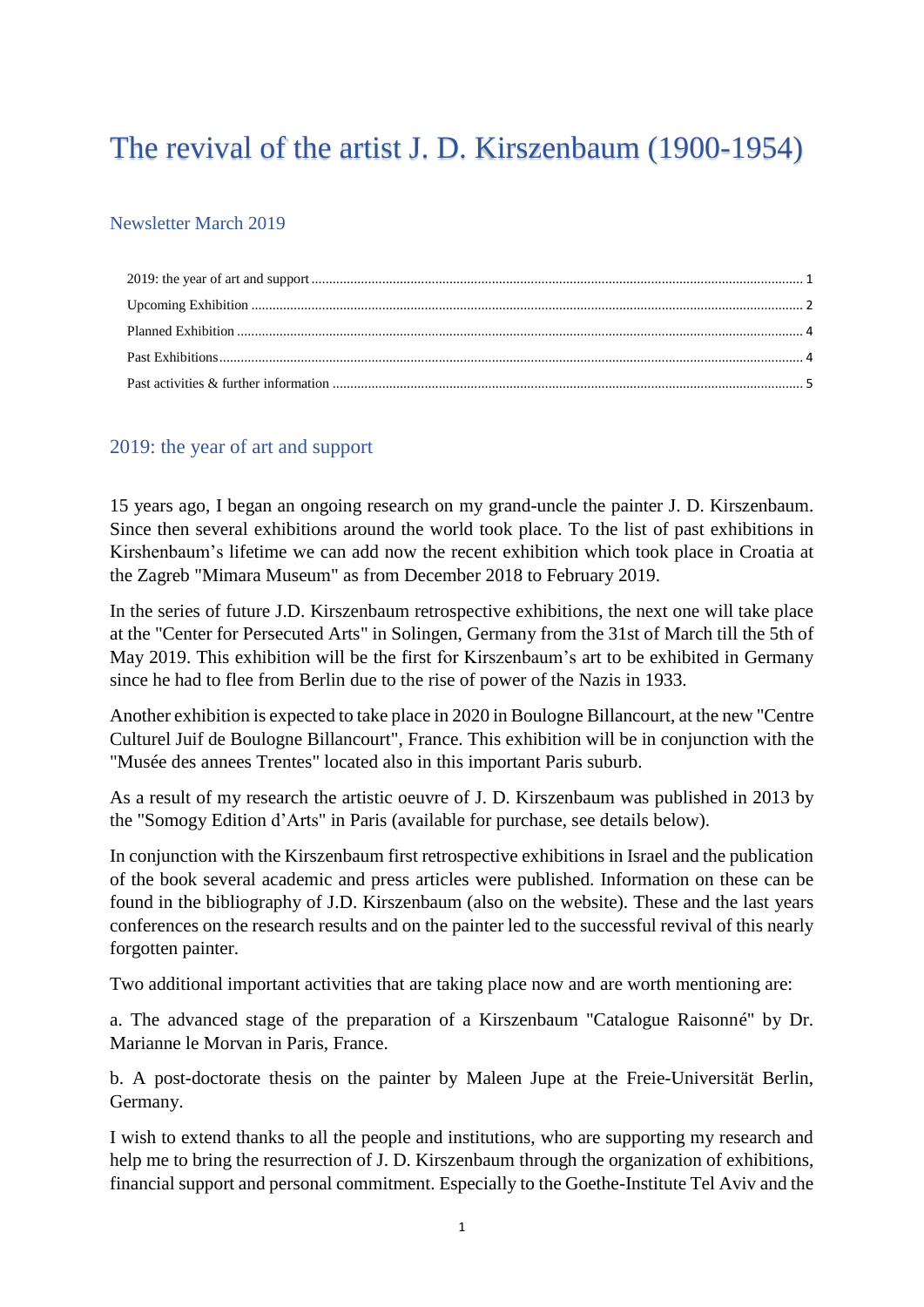director Dr. Wolf Iro, as they have been a great long-term partner and contributed to the ongoing research.

Thanks to the Institutes initiative several young German students have been helping in the preparation of future academic conferences and workshops as well as in the organization of upcoming exhibitions.

Thanks are due to the many great people that have believed in this project and participated and invested much energy over the course of the years, joining me, my brother and my family, in the efforts to restore a nearly forgotten painter and bring him back to his proper place in the legacy of the early  $20<sup>th</sup>$  century artistic world.

Nathan Diament Tel Aviv, Israel - March 2019

Website: [http://www.kirszenbaum.com](http://www.kirszenbaum.com/)

## <span id="page-1-0"></span>Upcoming Exhibition

## **Center for Persecuted Arts, Solingen, Germany**

(Zentrum für verfolgte Künste im Kunstmuseum Solingen) Wuppertaler Straße 160, 42653 Solingen, Germany



Zentrum für verfolgte Künste **Center** for

**Persecuted Arts** 

# **31st March - 5 th May 2019**

# **"Jesekiel Kirszenbaum. Lasker-Schüler und Der Sturm"**

Initiator and Curator: Dr.Rolf Jessewitsh , Nathan Diament, Jürgen Kaumkötter.

The exhibition in the Center for Persecuted Arts in Solingen is the first retrospective exhibition in Germany on J. D. Kirszenbaum since the Second World War. It brings the artist back to a country, where he once lived, studied and established himself as an artist. The museum in Solingen puts an emphasis on artists, who were persecuted in their life being and especially defamed or marginalized.

Thanks to the interest and work of the director of the museum Dr. Rolf Jessewitsch and the curator of this exhibition Jürgen Kaumkötter the artists legacy and artistic oeuvre is being commemorated and restored today.

Further information on the museum can be viewed on their website: [www.verfolgte-kuenste.de/](http://www.verfolgte-kuenste.de/)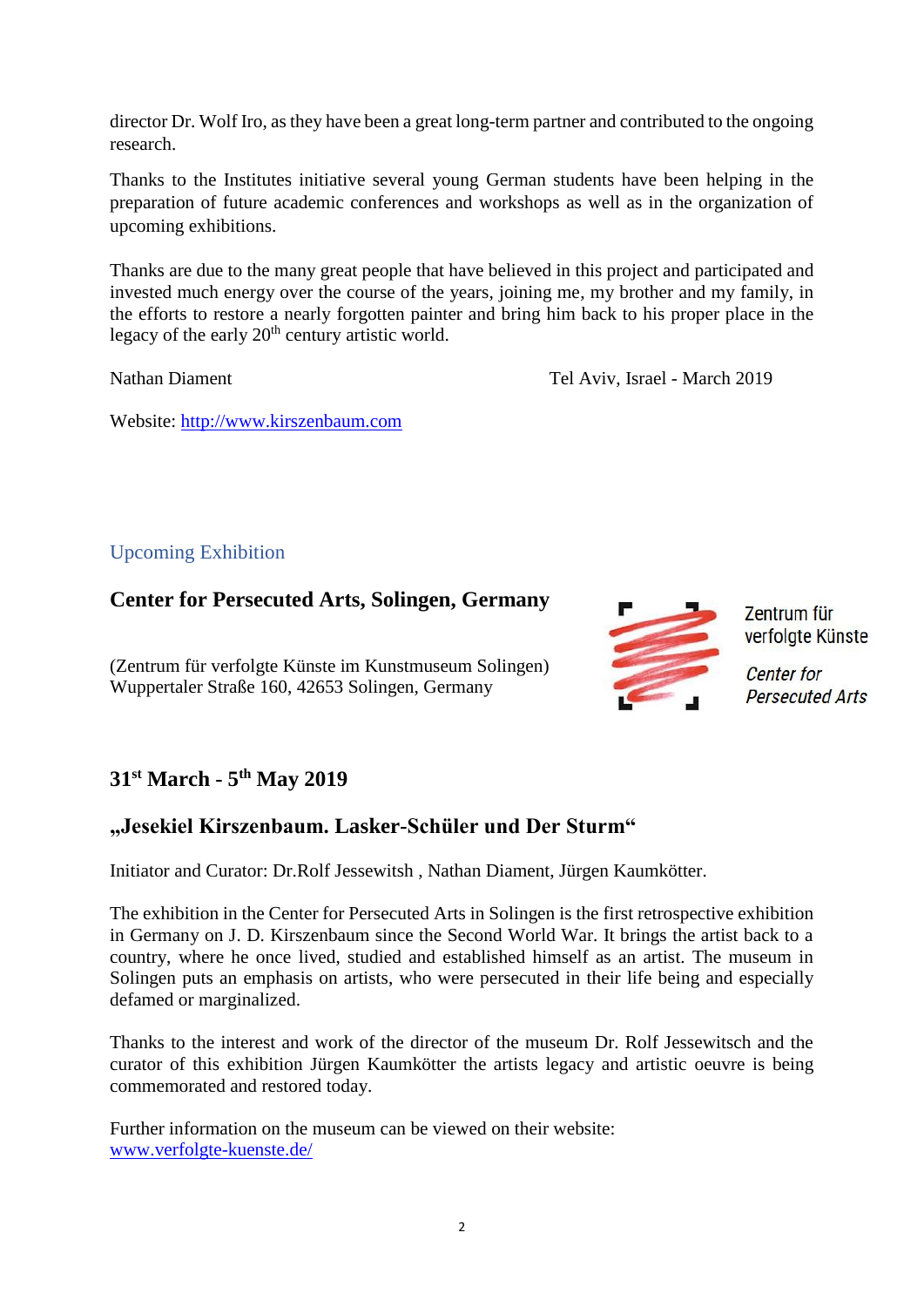When Jesekiel Kirszenbaum exhibited in 1927 in the Berlin Galerie "*Der Sturm*", it was Herwarth Walden who planned on landing a scoop with Kirszenbaum in his gallery and continue the series of successful exhibitions that had happened with Marc Chagall before the war. The idea was good. Kirszenbaum and Chagall both come from the same jewish imagery world of the galician shtetls. Kirszenbaum was not unknown, who had first worked as mine worker to be able to finance his studies at the Bauhaus art school in Weimar. The exhibitions weren't a breakthrough for Kirszenbaums career, what Else Lasker-Schüler's ex-husband Walden had hoped for, but Kirszenbaum does establish him well within the art scene of Berlin. He works as an illustrator and caricaturist for the *Ulk*, *Querschnitt*, *Die Rote Fahne* and from 1929 on he regularly exhibits as a member of the ASSO (Assoziation revolutionärer bildender Künstler Deutschland). The Berlin Bohéme's heart was Else Lasker-Schüler, in which scene Kirszenbaum was well known. One of Kirszenbaums artistic highlights was his participation in the exhibition 'Frauen in Not', which caused an uproar in Berlin. In 1933 Kirszenbaum, being Jewish and politically active, was forced to flee from Berlin to Paris with his wife Helma. In 1939 they go underground in Limousin. After the Shoah Kirszenbaum is deeply traumatized. His wife Helma had been deported and murdered in Auschwitz. 600 works of art had been destroyed in his Parisian atelier. The baroness Alix de Rothschild supports him. He continues to paint, but his painted imagery is a new one and routed in the fate of the irretrievable world of the jewish shtetl. In 1954 Kirszenbaum dies.

The first retrospective exhibition of Jesekiel David Kirszenbaum (\*born 15. August 1900 in Staszów, formerly Russia- died † 1. August 1954 in Paris) in Germany. It is exhibiting artworks from the family collections, the Frans-Hals Museum as well as caricatures: 70 paintings and drawings as well as 30 caricatures.

The artworks were previously exhibited at the "Mimara Museum" in Zagreb, Croatia. More details on the past exhibition are described further along in the newsletter.

The same description on the upcoming exhibition can be found (in German) on the Website of the *Rheinischen Museen*: <http://www.rheinischemuseen.lvr.de/ausstellung/5092605?page=3>

The inauguration of the exhibition will be held on the  $31<sup>st</sup>$  of march in the museum in Solingen, in the presence of Nathan Diament, his wife Gilada Diament and their daughter Michal Diament as well as his brother Amos Diament.

The families Brunin & Hebelynck from Belgium will attend the opening ceremony as well. They are the descendants of Ginette and Lucien Brunin who hid and rescued Nathan during the second-world war in their home in Ghent.

Juergen Vits, whose family saved Amos Diament by hiding him for two years in their home in Belgium during the second-world war, will also be present with his wife and daughter at the opening of the exhibition.

The exhibition in Solingen is part of the program of the Jewish Culture Days Rhein-Ruhr taking place in the state of North-Rhine Westfalia, Germany. The curator of this festival Inna Goudz has been a devoted supporter and contributor to the research on J. D. Kirszenbaum for several years. Nathan Diament will also attend the opening ceremony of this festival in Düsseldorf on the 28<sup>th</sup> of march.

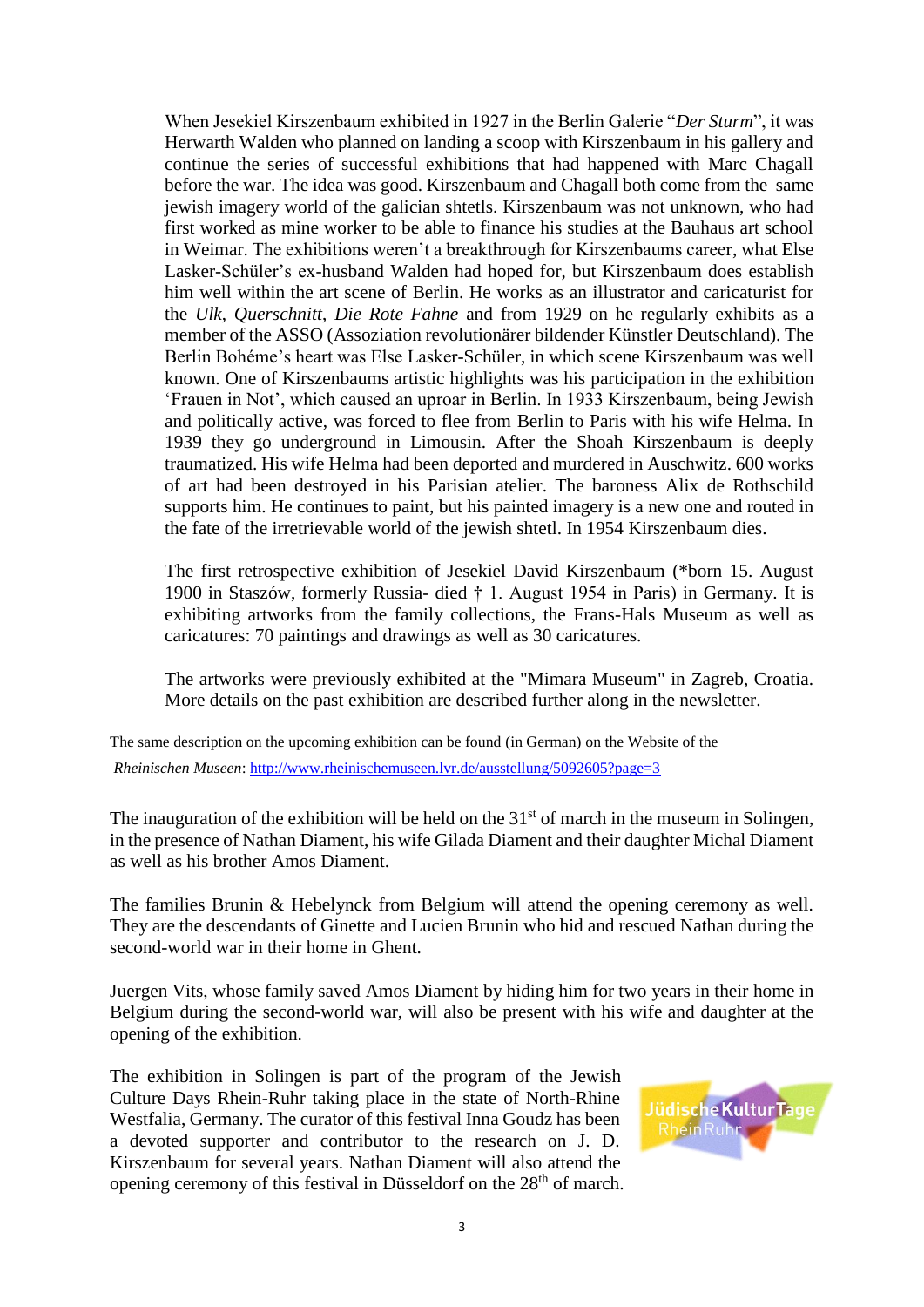The entire program of the festival can be viewed here:<https://juedische-kulturtage.de/>

#### <span id="page-3-0"></span>Planned Exhibition

The series of retrospective exhibition of J. D. Kirszenbaum will be followed by the ones in 2020 at the new " Boulogne Billancourt Centre Culturel Juif and at the "Musee des Annees Trentes" also in Boulogne Billancourt, a beautiful Parisian suburb.

It is a great honor to bring back J. D. Kirszenbaum's artworks to the place where he lived with his wife and created many of his works before the war. His studio that was there was unfortunately ransacked and all his works there were burnt. This is where he created t numerous impressionist artworks, many of them based on his artistic memory, describing also his little Polish village "the Staszow shtetl.".

The organization and planning of this exhibition are now under process. Further details will be announced in the near future.

#### <span id="page-3-1"></span>Past Exhibitions

In the list of past exhibitions on J. D. Kirszenbaum the recent exhibition in the Mimara Museum in Zagreb (Croatia) has been added, thanks to the extensive support and commitment of the director of the museum Lada Ratković.

The exhibition was a great success and the beginning of retrospective exhibitions in Europe about J. D. Kirszenbaum. Several press reviews can be found online (in Croatian), such as:

## **MUZEJ** *A* **MIMARA**



# Retrospektiva Davida Kirszenbauma

Muzej Mimara pod visokim pokroviteljstvom Predsjednice Republike Hrvatske Kolinde Grabar Kitarović predstavlja retrospektivnu izložbu eminentnog umjetnika Jechezkiela Davida Kirszenbauma, koja ostaje otvorena do 3. veljače 2019. Izloženo je 60-ak ulja laskom iz rodnog malog poljskog grada tzkyija.

na platnu, akvarela, crteža iz nekoliko privatnih zbirki iz svijeta. Za kompletnu prezentaciju umjetnikova života i rada poslužio je i arhivski materijal: pisma i .<br>novinski isječci.

Kirszenbaumov životni put počinie od-



Staszówa preko Berlina, Pariza, Brazila i Maroka. Kirszenbaum je sudjelovao u renesansi židovske umjetnosti, avangardnom pokretu koji je počeo u Rusiji, proširio se Poljskom, a pripadnici su bili slikari poput Marca Chagalla i El Lissi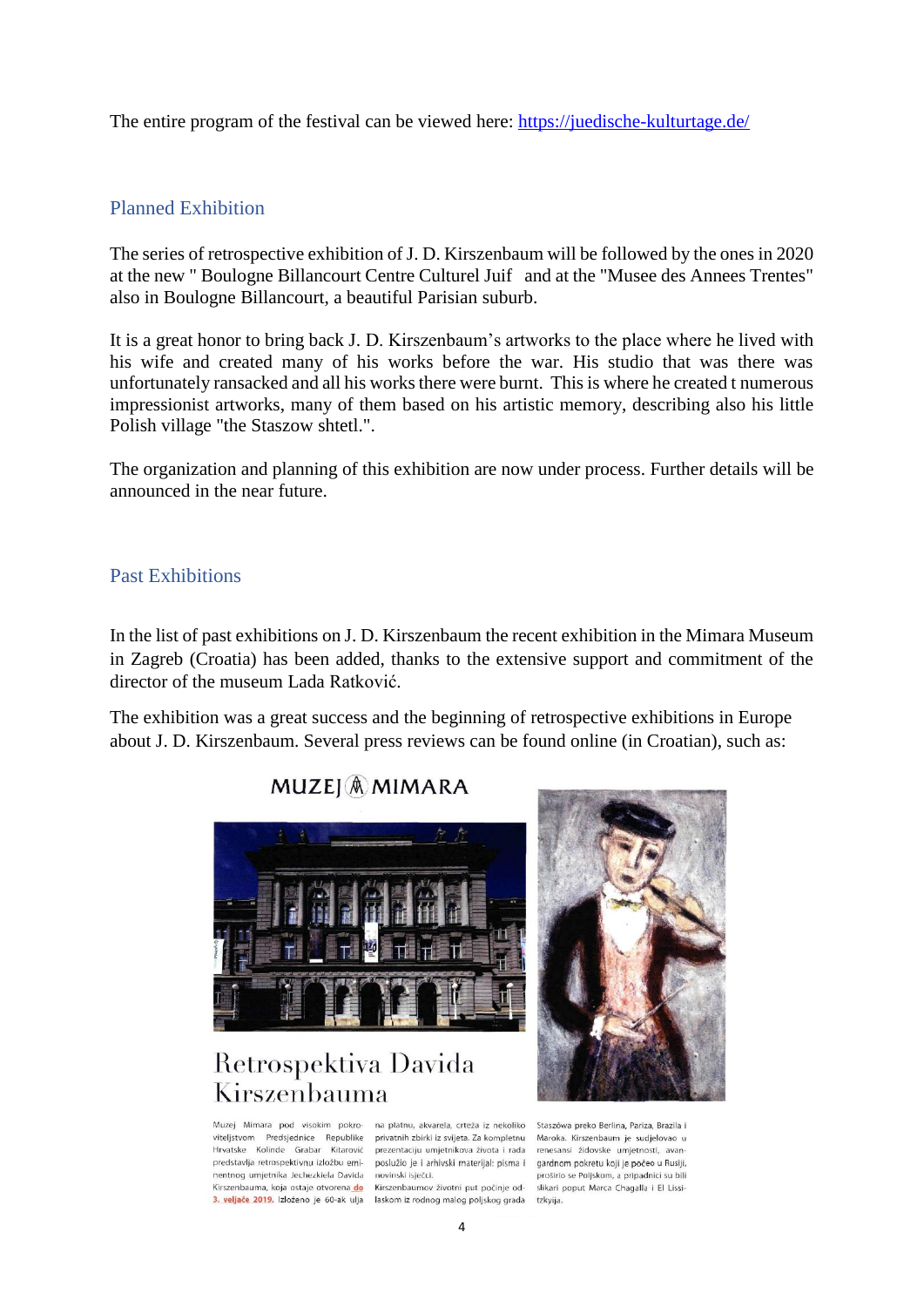[https://www.nacional.hr/muzej-mimara-najavljuje-retrospektivnu-izlozbu-jechezkiela-davida](https://www.nacional.hr/muzej-mimara-najavljuje-retrospektivnu-izlozbu-jechezkiela-davida-kirszenbauma/)[kirszenbauma/.](https://www.nacional.hr/muzej-mimara-najavljuje-retrospektivnu-izlozbu-jechezkiela-davida-kirszenbauma/) For more press inquiries please contact: [kirszenbaum.jd@gmail.com.](mailto:kirszenbaum.jd@gmail.com)

The exhibition was accompanied by the publication of a bilingual catalogue (English & Croatian), including several articles:

- Foreword, M. Sc. Lada Ratković Bukovčan
- Kirszenbaum's Artistic Journey, PhD Caroline Goldberg Igra
- A Personal Pathway, Nathan Diament
- May God Guard You on Your Journey, Jasminka Domaš
- Pictures of paintings and caricatures and the biography of J. D. Kirszenbaum



If interested in a copy, please contact: [kirszenbaum.jd@gmail.com,](mailto:kirszenbaum.jd@gmail.com) or Nathan Diament.

#### <span id="page-4-0"></span>Past activities & further information

Past activities:

#### **Berlin Conference on the 100th anniversary of the Polish-Avantgarde Art Movement**

- Zentrum für Historische Forschung Berlin der Polnischen Akademie der Wissenschaften, Berlin, Germany [\(http://www.cbh.pan.pl/de\)](http://www.cbh.pan.pl/de), Dec. 2017



ZENTRUM für HISTORISCHE FORSCHUNG BERLIN der Polnischen Akademie der Wissenschaften CENTRUM BADAŃ HISTORYCZNYCH Polskiej Akademii Nauk w Berlinie

Next to other lecturers, topics were:

Centre and peripheries? Mobility and transfer of the interwar Avant-Garde, Transnational Avant-garde and migrating identities, the feminine Avant-garde, Contemporary art between Poland and Germany,

Nathan Diament spoke about his ongoing research results on J. D. Kirszenbaum. His lecture is available online:

Introduction by Malgorzata Stolarska-Fronia, scientific assistant of the hosting Institution: <https://www.youtube.com/watch?v=eFSBYarqkKI>

Presentation by Nathan Diament: <https://www.youtube.com/channel/UCwiWIt5Q4-yN6Fr-iIBsVrg>

#### **A Testimony Talk with Holocaust Survivors**

- Goethe-Institut Tel Aviv, Israel [\(www.goethe.de/israel\)](http://www.goethe.de/israel), March 2019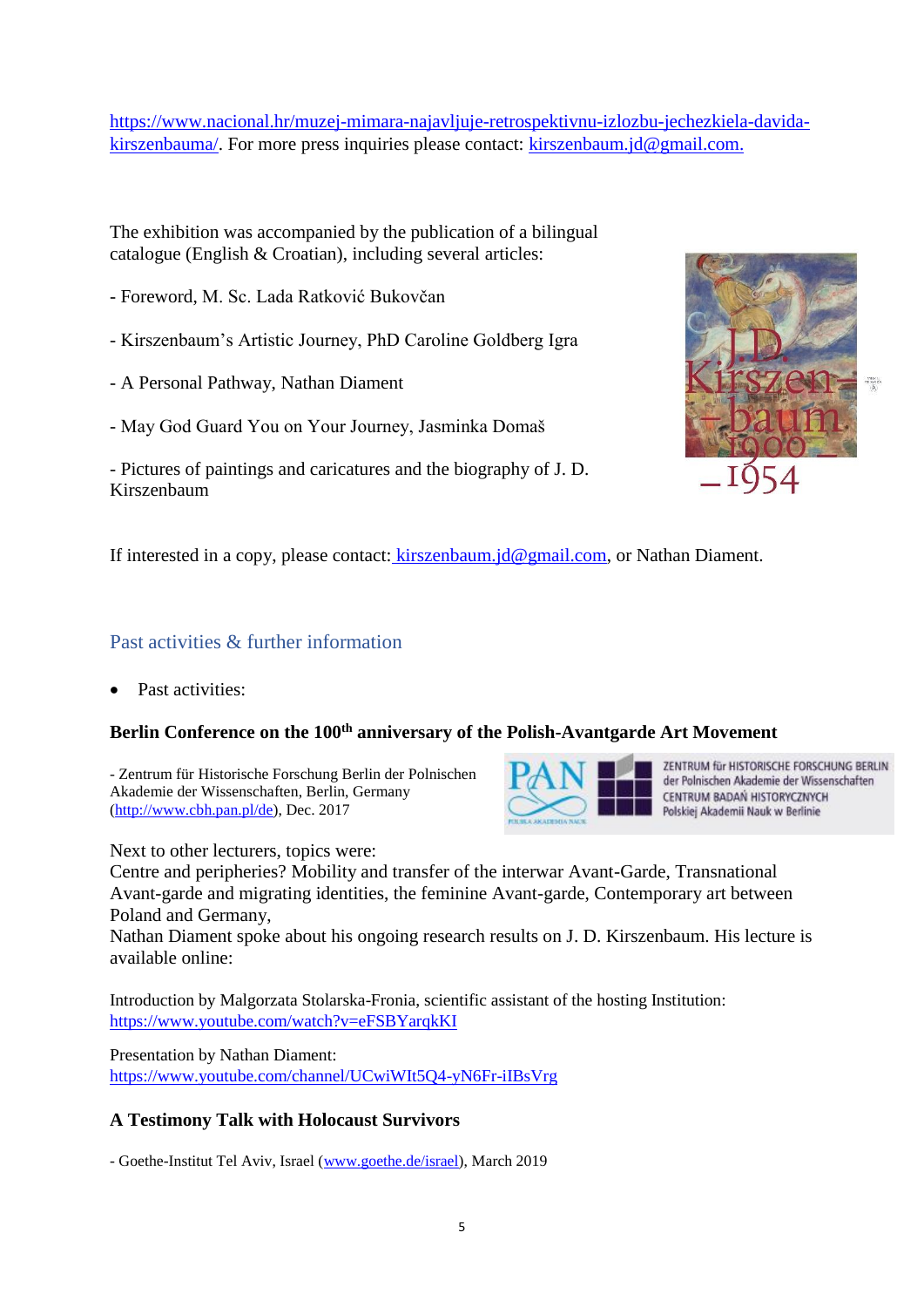Nathan Diament and Sara Atzmon were invited by Goethe-Institut to talk with a group of German students about their personal story of survival and connection to art. Nathan Diament talked about his familys story and how they were saved during the Holocaust by being hidden and saved by non-Jewish families. In addition, he spoke about his great-uncle the Polish artist J. D. Kirszenbaum, who's artwork dealt with many phases of his life, from the childhood in Staszow to Weimar, Berlin and after surviving the Holocaust being in Paris.

- Further Information:
	- More information on the artist J. D. Kirszenbaum, past exhibitions, artistic oeuvre in several languages visit the website: [www.kirszenbaum.com](http://www.kirszenbaum.com/)
	- There will finally be works for sale. If you are interested in a specific artwork, please send inquiries to [kirszenbaum.jd@gmail.com](mailto:kirszenbaum.jd@gmail.com).
	- The fruits of the labor of the research on J. D. Kirszenbaum initiated by Nathan Diament 15 years ago came to labor in 2013 with the publication of a book:

*J. D. Kirszenbaum (1900 -1954): The Lost Generation*. Paris: Somogy Editions d'art, 2013.

You can purchase it directly through the publisher or on amazon: <http://www.somogy.fr/livre/j-d-kirszenbaum-1900-1954?ean=9782757206065>

[https://www.amazon.com/J-Kirszenbaum-1900%C2%961954-Generation-](https://www.amazon.com/J-Kirszenbaum-1900%C2%961954-Generation-g%C3%A9n%C3%A9ration/dp/2757206060/ref=sr_1_1?ie=UTF8&qid=1395805615&sr=8-1&keywords=kirszenbaum-) $\frac{1}{2}\sqrt{\frac{C3}{6}A9n\%C3\%A9n\%C3\%A9rational}}$  A9ration/dp/2757206060/ref=sr\_1\_1?ie=UTF8&qid=1395805615&sr=8-[1&keywords=kirszenbaum-](https://www.amazon.com/J-Kirszenbaum-1900%C2%961954-Generation-g%C3%A9n%C3%A9ration/dp/2757206060/ref=sr_1_1?ie=UTF8&qid=1395805615&sr=8-1&keywords=kirszenbaum-)

With further questions or proposals for collaborations or artwork findings and regarding the research on J. D. Kirszenbaum contact [Kirszenbaum.jd@gmail.com](mailto:Kirszenbaum.jd@gmail.com) or Nathan Diament personally.

For further information visit the Website: www.kirszenbaum.com